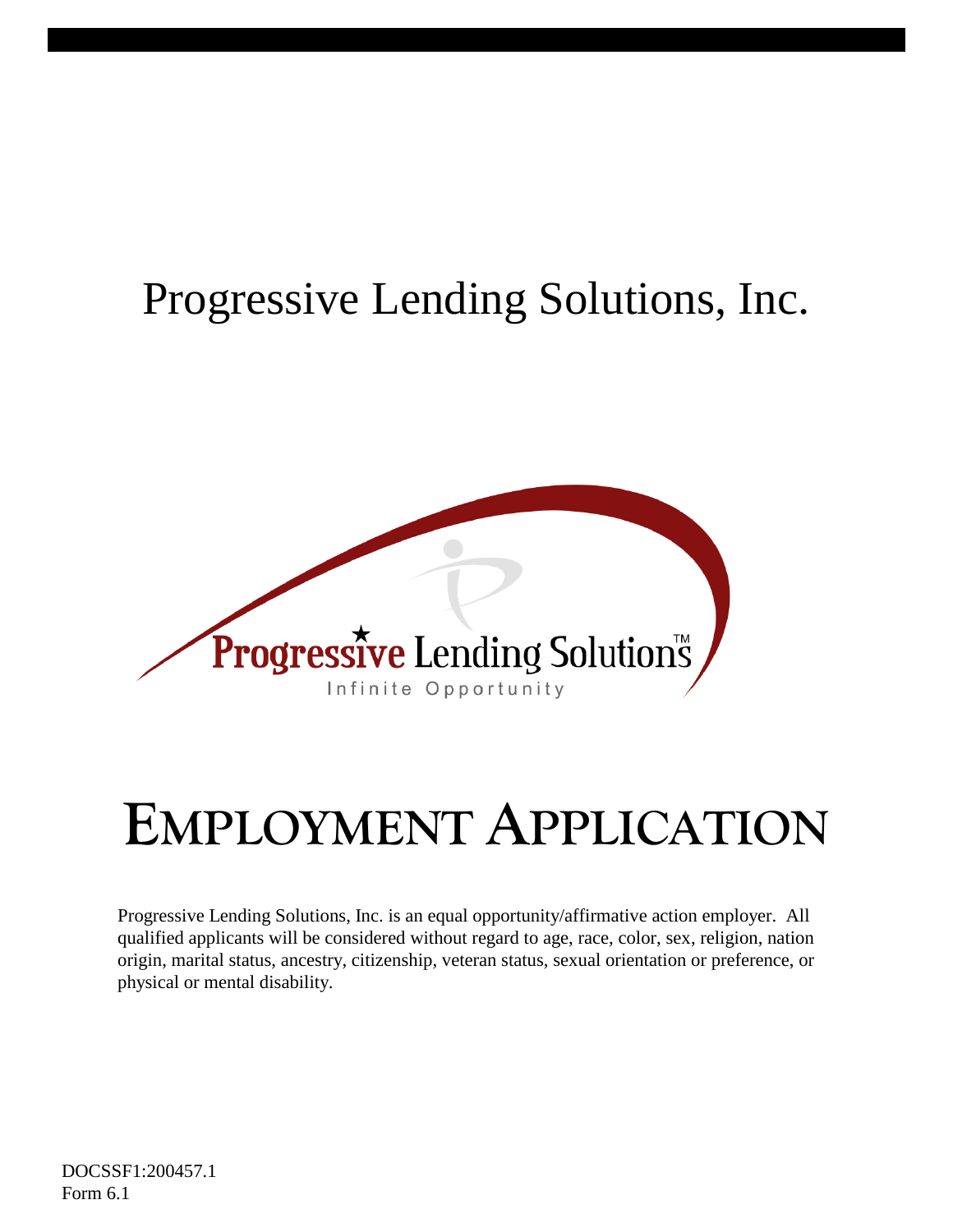| PERSONAL                                                                                        |             |                                                     |                       |  |
|-------------------------------------------------------------------------------------------------|-------------|-----------------------------------------------------|-----------------------|--|
| Last Name                                                                                       | First       | Initial                                             | Social Security#      |  |
| Other Name(s) Used                                                                              |             |                                                     | Home Telephone #      |  |
| Address                                                                                         |             |                                                     | Business or Message # |  |
| Position Applied For                                                                            | Referred By |                                                     | <b>Salary Desired</b> |  |
| Have you ever interviewed with the Company or its<br>affiliates before? $\Box$ Yes $\Box$ No    |             | If yes, list date(s), job title(s) $\&$ location(s) |                       |  |
| Have you ever been employed by the Company or its<br>affiliates before? $\Box$ Yes $\Box$ No    |             | If yes, list date(s), job title(s) $\&$ location(s) |                       |  |
| Do you have any relatives employed by the<br>$\Box$ Yes $\Box$ No<br>Company or its affiliates? |             | If yes, list date(s), job title(s) $\&$ location(s) |                       |  |
| Are you at least 18 years old?<br>$\Box$ Yes $\Box$ No                                          |             | If under 18, do you have a work permit?             |                       |  |

### EDUCATION

| Circle Highest Grade Completed: | High School                | 10.           | 11. |  |
|---------------------------------|----------------------------|---------------|-----|--|
|                                 | College, Trade or Business | $\frac{1}{2}$ |     |  |
|                                 | <b>Graduate Studies</b>    |               |     |  |

| School                                            | Address | <b>Major Studies</b> | Degree, Diploma,<br>License or Certificate |
|---------------------------------------------------|---------|----------------------|--------------------------------------------|
| <b>High School</b>                                |         |                      |                                            |
| College/University                                |         |                      |                                            |
| Vocational, Business, Other                       |         |                      |                                            |
| <b>List Any Professional Designations</b>         |         |                      |                                            |
| Other Special Knowledge, Skills or Qualifications |         |                      |                                            |

*For Clerical Applicants Only:*

Do you type?  $\Box$  Yes  $\Box$  No If yes, WPM:

Computer Skills (Hardware/Software)

DOCSSF1:200457.1 Form 6.1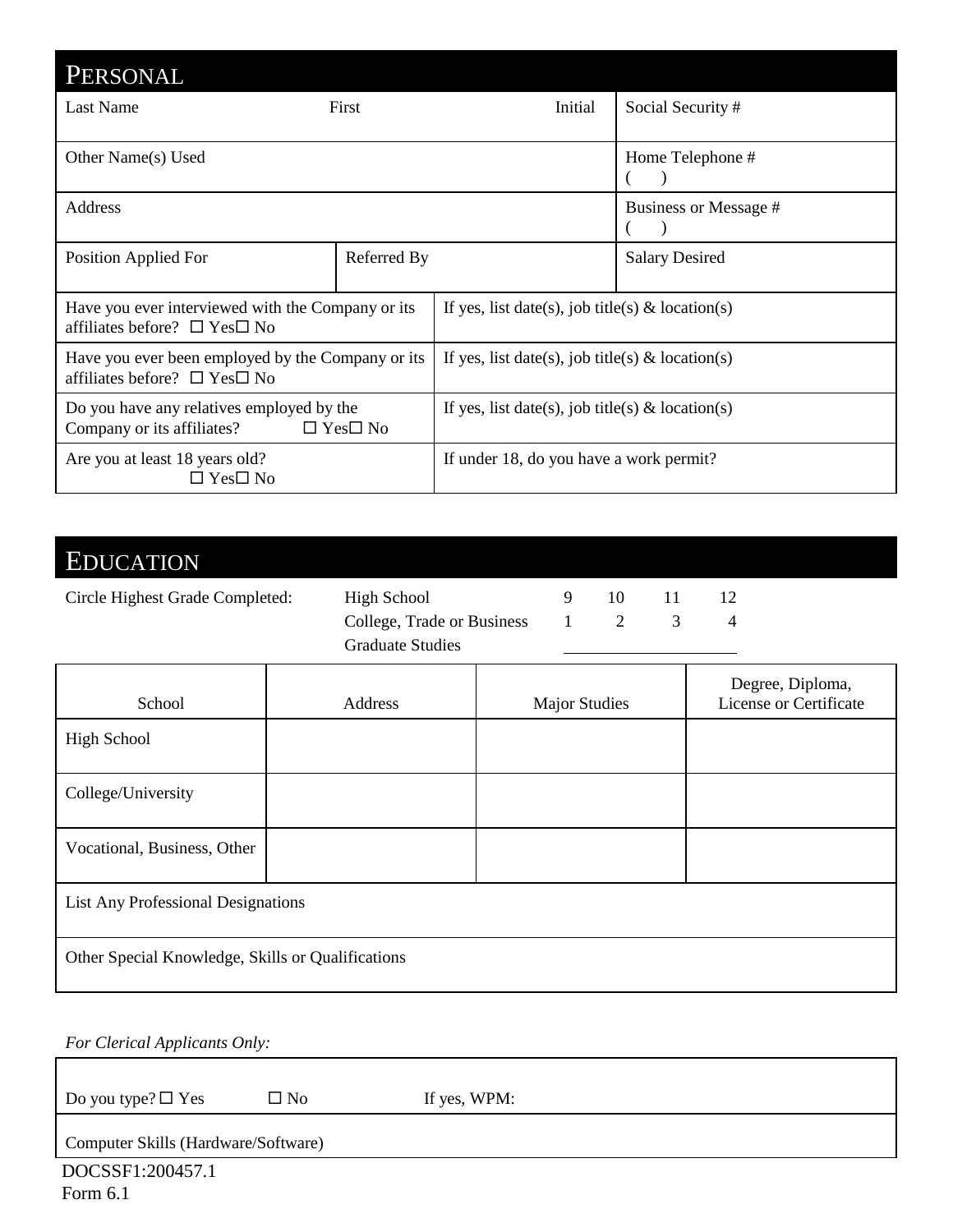#### EMPLOYMENT HISTORY

List all employments for the past 10 years, starting with the most recent position. All information **must** be completed. You may attach a resume, but not in place of completing the required information.

| <b>Employed From</b>      | <b>Employer Name</b>    | <b>Supervisor Name</b> | <b>Starting Salary</b> |  |
|---------------------------|-------------------------|------------------------|------------------------|--|
| <b>Employed Until</b>     | <b>Employer Address</b> | Supervisor Phone #     | <b>Ending Salary</b>   |  |
| Job Title                 |                         | Reason for Leaving     |                        |  |
| Duties & Responsibilities |                         |                        |                        |  |
|                           |                         |                        |                        |  |

| <b>Employed From</b>      | <b>Employer Name</b>    | <b>Supervisor Name</b> | <b>Starting Salary</b> |  |
|---------------------------|-------------------------|------------------------|------------------------|--|
| <b>Employed Until</b>     | <b>Employer Address</b> | Supervisor Phone #     | <b>Ending Salary</b>   |  |
| Job Title                 |                         | Reason for Leaving     |                        |  |
| Duties & Responsibilities |                         |                        |                        |  |
|                           |                         |                        |                        |  |

| <b>Employed From</b>      | <b>Employer Name</b>    | <b>Supervisor Name</b> | <b>Starting Salary</b> |  |
|---------------------------|-------------------------|------------------------|------------------------|--|
| <b>Employed Until</b>     | <b>Employer Address</b> | Supervisor Phone #     | <b>Ending Salary</b>   |  |
| Job Title                 |                         | Reason for Leaving     |                        |  |
| Duties & Responsibilities |                         |                        |                        |  |
|                           |                         |                        |                        |  |

| <b>Employed From</b>      | <b>Employer Name</b>    | <b>Supervisor Name</b> | <b>Starting Salary</b> |  |
|---------------------------|-------------------------|------------------------|------------------------|--|
| <b>Employed Until</b>     | <b>Employer Address</b> | Supervisor Phone #     | <b>Ending Salary</b>   |  |
| Job Title                 |                         | Reason for Leaving     |                        |  |
| Duties & Responsibilities |                         |                        |                        |  |
|                           |                         |                        |                        |  |